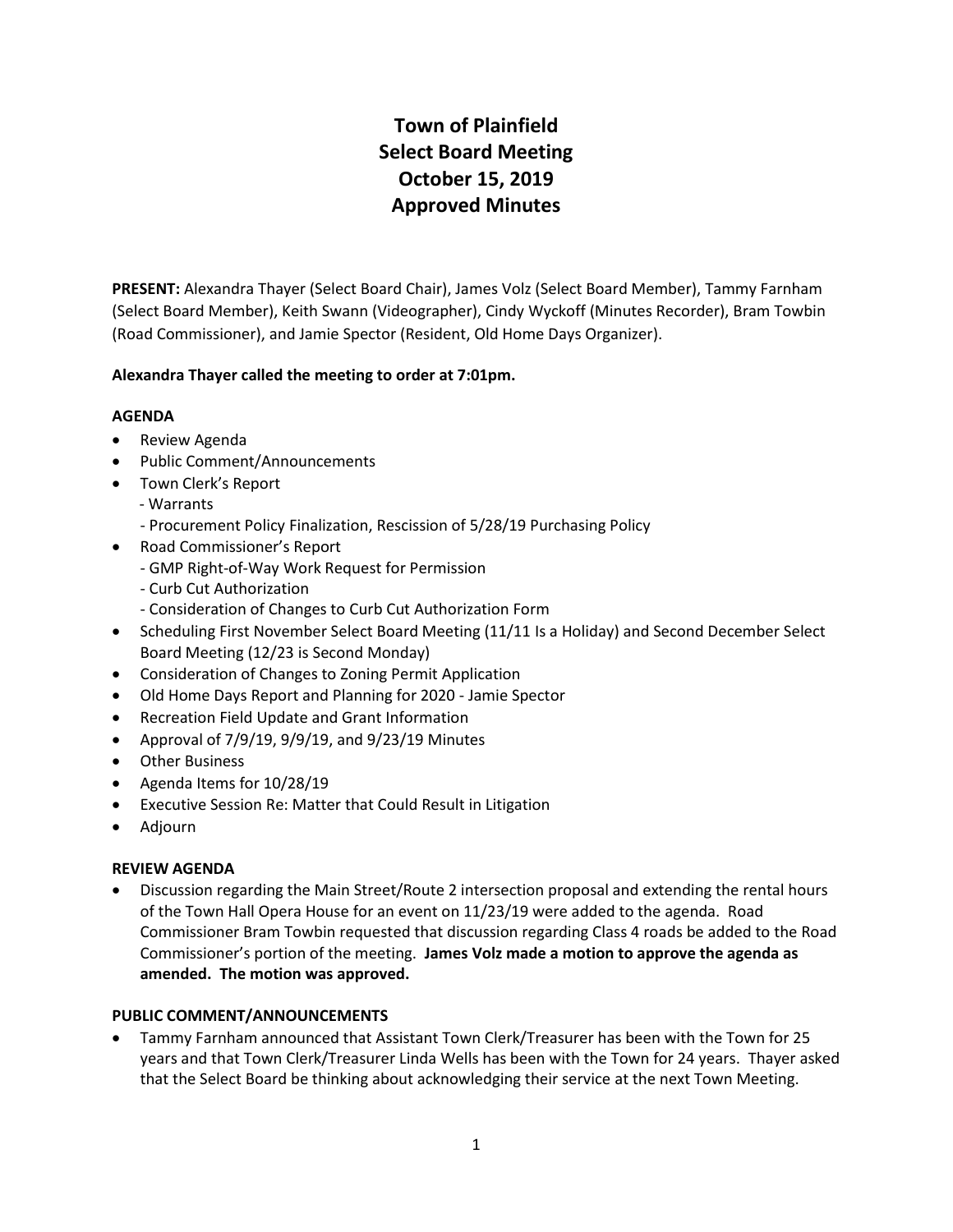- Thayer noted that 10/26/19 is National Prescription Drug Take-Back Day and provided details regarding participating locations.
- Road Commissioner Bram Towbin noted a featured article in last week's *Seven Days* about Plainfield resident Dan Caddy's work with veterans who are facing suicide.

### **TOWN CLERK'S REPORT**

# **- WARRANTS**

- **- PROCUREMENT POLICY FINALIZATION, RESCISSION OF 5/28/19 PURCHASING POLICY**
- Town Clerk/Treasurer Linda Wells presented a financial management questionnaire that she completes each year regarding financial controls passed down by the State Auditor. Wells noted that there are a few policies that she is working on that will hopefully be in place by 7/1/20. After a brief discussion, **Volz made a motion to approve the financial management questionnaire completed by Wells. The motion was approved.**
- Wells noted that the first quarter of the fiscal year has been finished and presented an expense budget for Select Board review.
- Regarding the pending 12.4% insurance premium increase in Blue Cross/Blue Shield coverage for Town workers, Farnham asked if a meeting could be set up with someone with knowledge to explain the different options. Wells stated that the Vermont League of Cities and Towns (VLCT) no longer provides no-cost explanatory meetings as it once did regarding health insurance plan options, but VLCT is willing to answer questions by phone. A decision needs to made by the Town by the beginning of November. Farnham suggested creating a regional group with surrounding towns that will make it worthwhile for VLCT to offer an explanatory meeting. Thayer stated she would contact VLCT. Wells noted that Blue Cross/Blue Shield's rate increase is 12.4% while MVP Healthcare's is 10.1%. Wells will send Thayer the contact information to follow up.
- Asking if the Select Board has yet considered what to do with the area on the second floor of the municipal building, Wells noted that the Plainfield Historical Society has expressed interest in both storing and displaying various artifacts from its collection. Discussion followed regarding the possibility of the Town Clerk's office, the Zoning Administrator, and the Planning Commission using the space. Wells requested that the Select Board let her know its thoughts so that she can get back to the Historical Society.
- Wells asked if a decision has yet been made regarding the costs associated with Central Vermont Community Television's (CVTV's) coverage of Select Board meetings. After some discussion regarding follow-up information that the Select Board had requested CVTV Executive Director Tony Campos to provide, Minutes Recorder Cindy Wyckoff noted that she had sent an email to Campos following his appearance at the 9/9/19 meeting outlining the needed information. Thayer requested that Wyckoff forward that email to the Select Board.
- **Farnham made a motion to approve warrants of 9/25/19, 9/27/19, 10/2/19, 10/4/19, 10/9/19, 10/11/19, and 10/18/19. The motion was approved.**
- **Volz made a motion to approve a request from Green Mountain Power to locate a pole, guides, and wires within the highway limits of Country Club Road. The motion was approved.**
- Thayer presented an access permit application from builder Dwayne Tucker on behalf of property owner Luke Pulio at 250 Lower Road. Discussion followed regarding Road Commission Towbin's concern with the curb cut seemingly being in the vicinity of a blind curve, the need to tie permit applications to Zoning, and Thayer's concern that the application was not signed by the property owner. Wells, whose property abuts Pulio's, confirmed that the curb cut was beyond the blind curve. To make what Road Foreman Mike Nolan wrote on the application more legible, Thayer rewrote the description to read: 225 feet sight distance west from Linda and Russ Wells' property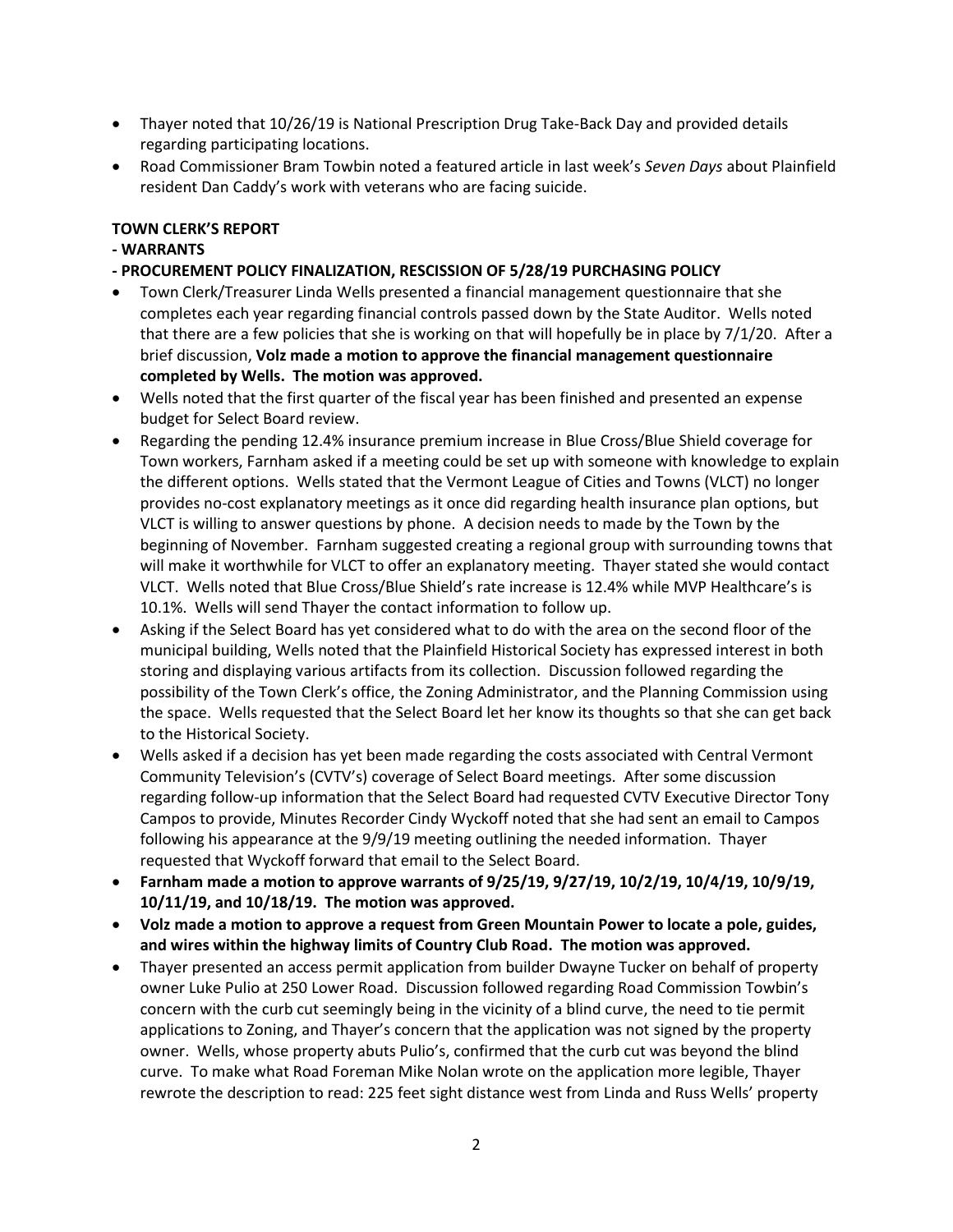line. **Volz made a motion to approve the access permit application by Dwayne Tucker relating to work on 250 Lower Road owned by Luke Pulio. The motion was approved.**

 Thayer stated that the Purchasing policy that the Select Board had approved on 5/28/19 was incomplete. Thayer and Wells had made some minor rewording changes for clarity purposes, renamed it Procurement and Purchasing policy, and inserted the figure of \$3,000 to delineate major purchases. **Volz made a motion to rescind the 5/28/19 Purchasing policy and replace it with the 10/15/19 Procurement and Purchasing policy. The motion was approved.**

# **SCHEDULING FIRST NOVEMBER SELECT BOARD MEETING (11/11 IS A HOLIDAY) AND SECOND DECEMBER SELECT BOARD MEETING (12/23 IS SECOND MONDAY)**

 Due to the scheduled 11/11/19 Select Board meeting falling on Veterans Day and the 12/23/19 meeting falling a few days before Christmas, **Farnham made a motion to cancel the 11/11/19 and 12/23/19 Select Board meetings because of the budget meetings that will be scheduled during that time. The motion was approved.** 

## **ROAD COMMISSIONER'S REPORT**

- **- GMP RIGHT-OF-WAY WORK REQUEST FOR PERMISSION**
- **- CURB CUT AUTHORIZATION**

## **- CONSIDERATION OF CHANGES TO CURB CUT AUTHORIZATION FORM**

- Road Commissioner Bram Towbin requested that the Select Board write a letter to Green Mountain Power (GMP) asking for the removal of the utility pole on the sidewalk that goes up to the Park and Ride. The delay in removing it is due to the fact that other companies using the pole have not yet removed their equipment from it. Thayer will write a letter to GMP's Lauren Kelley asking that the pole be removed for safety reasons.
- Towbin also reported on the following:
	- o The bus shelter has been installed on Route 2.
	- o The Highway Department shed should be completed by today.
	- $\circ$  The new radar speed sign located on Brook Road has been vandalized with spray paint. Towbin is contacting the company that sold the unit to find out how to clean it.
	- $\circ$  Large pieces of furniture were dumped in the area between the Recreation Field and the Water Department and a clothes dryer was dumped in the cemetery. All this refuse was taken to the dump. Towbin noted the need to start managing these types of problems.
	- o The Highway Department's one-year-old Mack truck, which is still under warranty, is having transmission problems.
	- $\circ$  Of the four Class 4 roads of concern—Robert Lane, a portion of Gonyeau Road, Maxfield Road, and Thompson Road—Road Foreman Mike Nolan estimates that stabilizing Robert Lane will cost approximately \$1,800, including labor, materials, and trucking. No major work is planned for Gonyeau Road going up to the Town Forest, and Nolan will come up with a dollar amount for Maxfield Road. Thompson Road, which goes between Upper and Middle Roads, was not actually thrown up (meaning abandoned by the Town due to disuse) back in the 1970s due to the paperwork not being done correctly. Thus it is technically still a Class 4 road. Towbin offered three choices that the Town has for Thompson Road: 1) create a Class 4 road; 2) throw it up; or 3) turn it into a legal trail. Noting that the best choice, according to Central Vermont Regional Planning Commission's Dan Currier, is to turn it into a legal trail, Towbin stated that to do so, a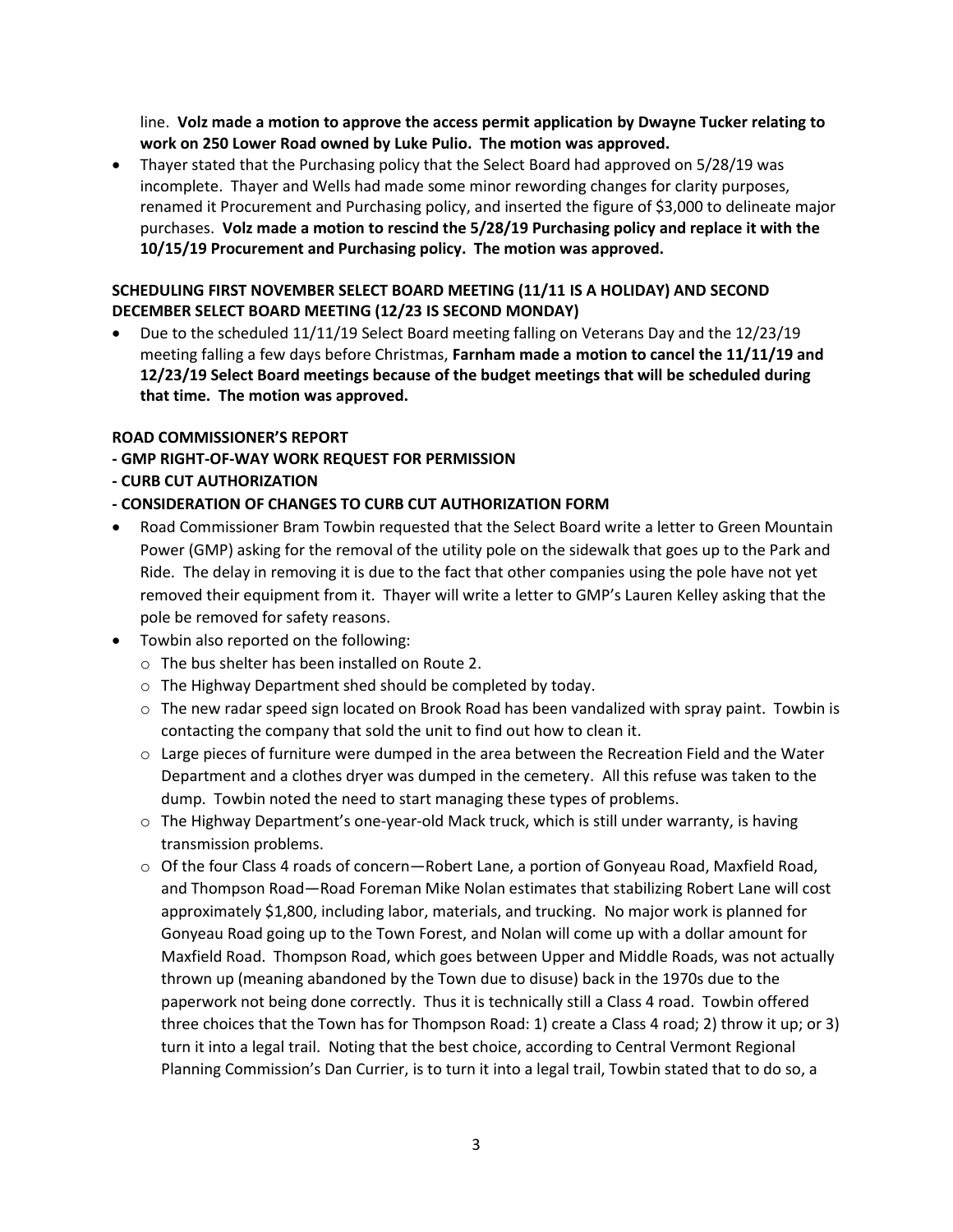public hearing needs to take place and that the Select Board needs to walk through the area. It was agreed that no decision needs to be made tonight.

## **CONSIDERATION OF CHANGES TO ZONING PERMIT APPLICATION**

 Thayer noting that property owners should be required to sign both curb cut permit applications and zoning permit applications so that they are clear on what is being applied for in their names. Towbin restated that the curb cut process should be integrated into the general permit process. Farnham noted that she would like to take some time to consider making these changes before making any decisions. It was agreed that it would be included in the agenda for the 10/28/19 Select Board meeting.

#### **OLD HOME DAYS REPORT AND PLANNING FOR 2020 - JAMIE SPECTOR**

 Old Home Days Organizer Jamie Spector stated that an evaluation form is being circulated regarding the recent Old Home Days event. She reported on the events of that weekend, stating that it had gone very well, participation was up, and expenses came in well under budget. Spector offered some ideas for improvement for next year, including limiting participants in the parade to two vehicles, starting the parade at the Recreation Field and taking only one lap around the Village, possibly setting up a riser by the information kiosk with someone announcing parade participants, having more music, having more food that does not compete with the Fire Department's chicken dinner, and changing the setup of tables. Thayer praised Spector for her work in organizing the event. Farnham cautioned against making changes based on what happened this year, especially regarding the participation of businesses in the parade.

## **RECREATION FIELD UPDATE AND GRANT INFORMATION**

- Jamie Spector stated that Recreation Committee members would like to nominate Travis Hodgkins to join the Recreation Committee**. Volz made a motion to appoint Travis Hodgkins to the Recreation Committee. The motion was approved.**
- Regarding the grant to build the shelter at the Recreation Field, Spector noted that it is almost completely built. With the \$780 left unspent from the grant, the Recreation Committee will be closing in the gable ends of the roof with wood. If there are any additional leftover funds, the Recreation Committee would like to purchase a toddler bucket seat for the swing set and upgrade the chains with coated ones. Changes to the uses of the unspent funds are permissible by contacting the funder with an explanation of how the additional monies will be used.
- The Recreation committee is planning a five-question survey over the winter for community input on what kind of equipment and uses people would like to see at the Recreation Field. The Recreation Committee is considering a new climbing structure for the five-to-eleven age group. Thayer and Farnham recommended including both older and younger community members in the survey.

#### **OTHER BUSINESS**

 Thayer noted that the Town Hall Opera House is being rented out to Jeff Thompson/Daydream Nation Productions for an event on 11/23/19 and proposed that the Select Board approve the request for the performance itself to go to 11:00pm and allow for cleanup afterward to go until midnight. A discussion followed regarding the issue of Town liability when alcohol is being served.